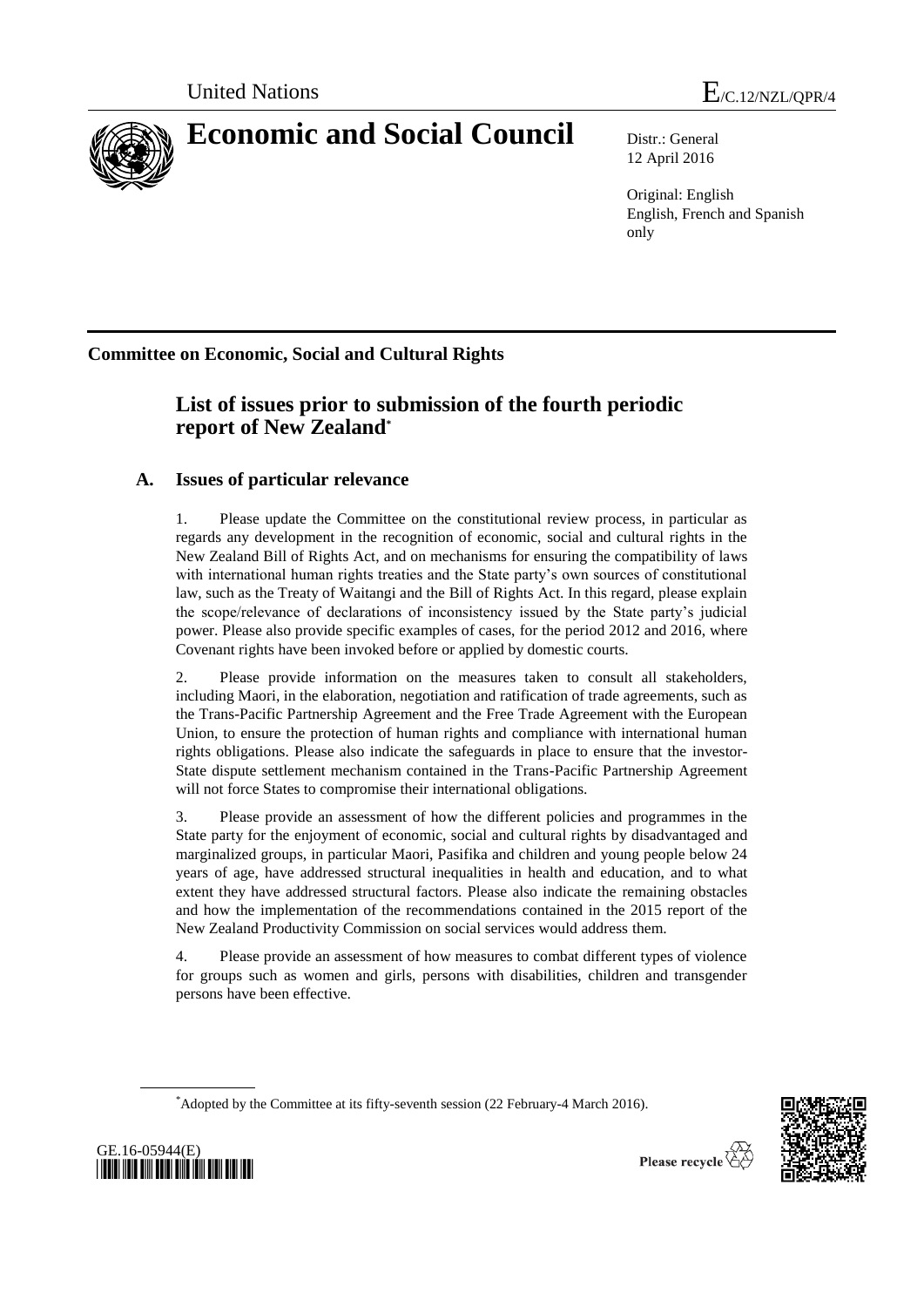### **B. Implementation of the Covenant**

#### **Article 1 (2) — Right to freely dispose of natural wealth and resources**

5. Please update the Committee on the implementation of the recommendations of the Waitangi Tribunal to ensure the free prior and informed consent of Maori on any decisions regarding their lands, territories, waters and maritime areas, as well as on its recommendation on the Maori's right to conserve, promote and develop their own culture, language and cultural heritage, traditional knowledge and cultural expressions, and their the right to protect their intellectual property.

#### **Article 2 (1) — Obligation to take steps to the maximum of available resources**

6. Please provide information on the public consolidated budget for sectors relevant to the Covenant rights, particularly with regard to employment, social security, health and education, indicating the share of the total public budget over the past five years. Please also provide information on additional spending for new policies to address inequalities.

7. Please provide information on the measures taken to ensure that private companies respect economic, social and cultural rights throughout their operations, including when operating abroad. In doing so, please also provide information on effective remedies available for victims of violations of Covenant rights by companies.

#### **Article 2 (2) — Non-discrimination**

8. Please provide information and statistical data on the enjoyment of economic, social and cultural rights by persons with disabilities.

9. Please indicate to what extent asylum seekers, refugees and their reunified family members are able to enjoy their rights under the Covenant.

### **Article 3 — Equal rights of men and women**

10. Please indicate whether the implementation of the Gender Equality Declaration has helped to accelerate women's access to decision-making positions in the public and private sectors. Please provide an assessment of the remaining obstacles to the achievement of gender equality.

#### **Article 6 — Right to work**

11. Please provide statistical data on unemployment, underemployment and multiple employment, as well as on persons who are not currently involved in any form of education, employment or training, disaggregated by sex, age group, ethnicity, urban and rural area, or other relevant status, on an annual comparative basis over the past five years (2012-2016).

12. Please provide information on the impact of measures taken to promote adequate employment for women, Maori, persons with disabilities and young persons.

#### **Article 7 — Right to just and favourable conditions of work**

13. Please report on steps taken to address the prevalence of insecure-work arrangements and on how the right to just and favourable conditions of work is realized, for example, for workers who are required to be available for work under zero-hour contracts or are subject to shift cancellations without notice.

14. Please explain to what extent the various minimum wage rates enable a decent living for workers and their families. Please provide information, including statistical data, on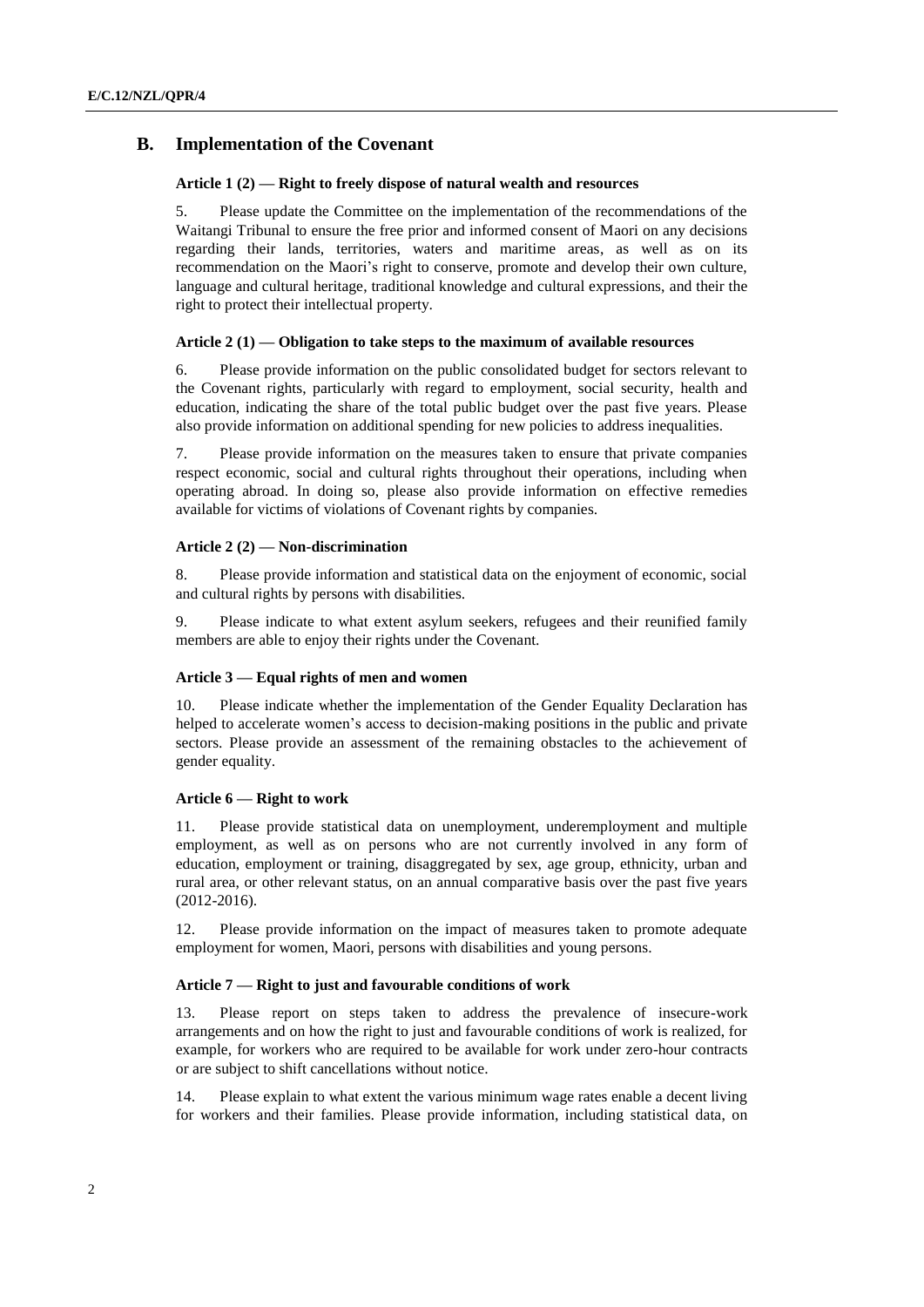households whose members are in paid employment but whose incomes are below the poverty line.

15. Please provide information on the extent of discrimination on the ground of sex, race or other status, as well as on bullying and sexual harassment in the workplace, and elaborate on the effectiveness of prevention measures taken and of avenues of remedies for victims.

#### **Article 8 — Trade union rights**

16. Please describe how the Employment Relations Amendment Act affects collective bargaining arrangements and what protections remain for new employees and young people who may be disadvantaged by the changes.

#### **Article 9 — Right to social security**

17. Please update the Committee on measures taken to ensure that ongoing welfare reforms do not further disadvantage the most marginalized individuals and groups, as well as on social assistance measures in place for those no longer entitled to insurance-linked benefits.

18. Please indicate to what extent the protection of the right to social security, the right to an adequate standard of living, and the best interests of the child are taken into account in decision-making processes regarding benefit sanctions under the Social Security Act 1964.

#### **Article 11 — Right to an adequate standard of living**

19. Please update the Committee on the poverty threshold applied in the State party. Please also provide updated statistical data on poverty, disaggregated by age group, ethnicity, household size and family status. Please provide information on obstacles to reducing child poverty in the State party.

20. Please provide information on measures taken to respond to the reported increase in the number of families resorting to food banks.

21. Please provide updated information and disaggregated statistical data on the gaps in the realization of the right to adequate housing in the State party in terms of affordability, habitability and security of tenure, and on the existing challenges to decrease those gaps, in particular with reference to the long waiting list for social housing.

#### **Article 12 — Right to physical and mental health**

22. Please provide information on the impact of measures taken to ensure the right to physical and mental health of, and improved health outcomes for, Maori and Pasifika people.

23. Please update the Committee on the impact of privatization of water distribution on the availability and affordability of water. Please inform the Committee of measures taken to address freshwater pollution from agriculture and the impact thereof.

#### **Articles 13 and 14 — Right to education**

24. Please provide statistical data on the educational outcomes for children from disadvantaged and marginalized households, disaggregated by gender, ethnicity and family status. Please provide information on support to households that may not be able to afford the indirect costs of schooling so as to ensure that access to education, including to secondary education, is not impaired due to such costs.